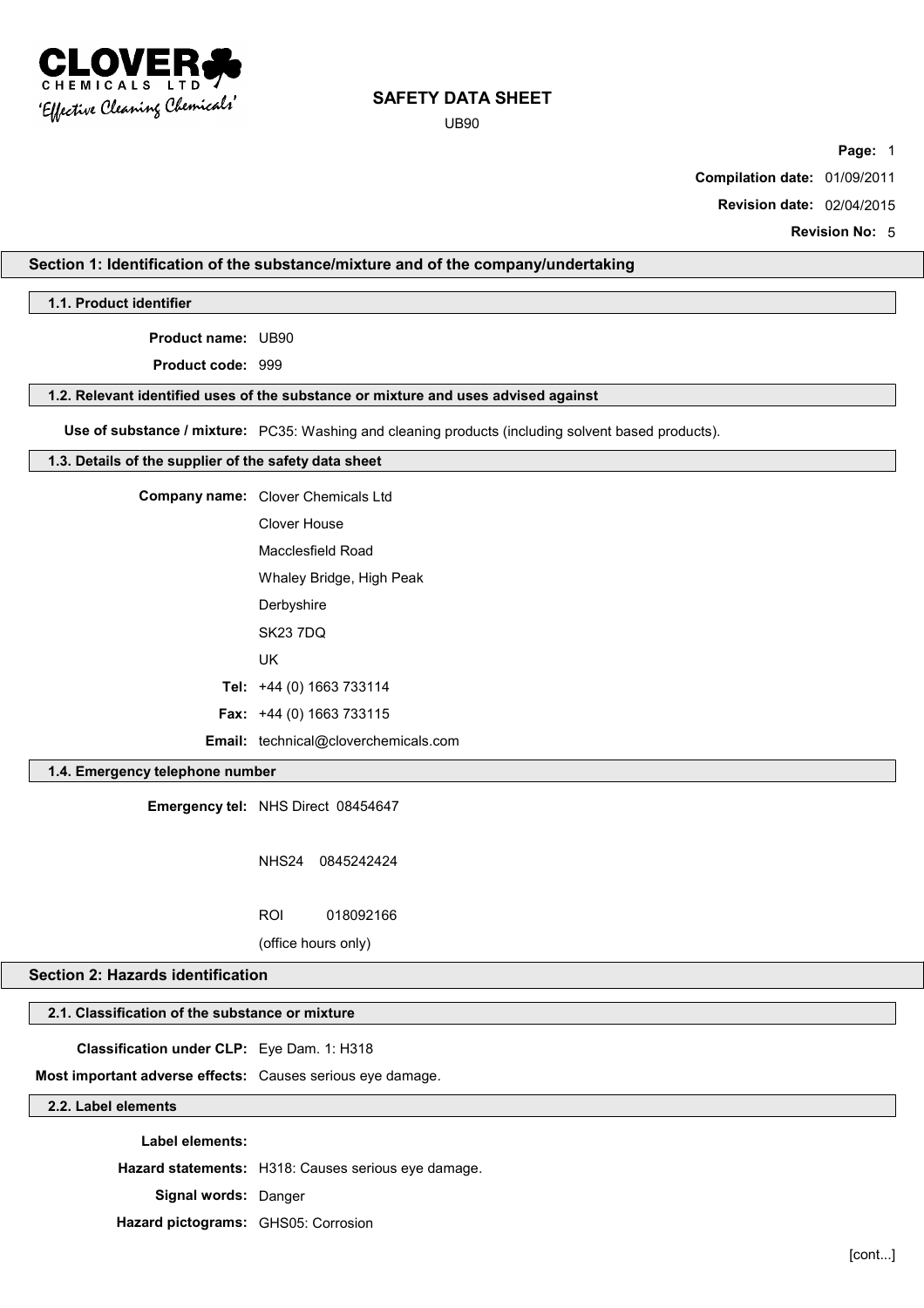UB90

**Page:** 2



| Precautionary statements: P102: Keep out of reach of children.                    |
|-----------------------------------------------------------------------------------|
| P280: Wear eye protection.                                                        |
| P305+351+338: IF IN EYES: Rinse cautiously with water for several minutes. Remove |
| contact lenses, if present and easy to do. Continue rinsing.                      |
| P337+313: If eye irritation persists: Get medical attention.                      |

### **2.3. Other hazards**

**PBT:** This product is not identified as a PBT/vPvB substance.

### **Section 3: Composition/information on ingredients**

### **3.2. Mixtures**

#### **Hazardous ingredients:**

### AMMONIUM LAURYL SULPHATE

| <b>EINECS</b> | CAS       | PBT / WEL                | <b>CLP Classification</b>                                                        | Percent |
|---------------|-----------|--------------------------|----------------------------------------------------------------------------------|---------|
| 218-793-9     | 2235-54-3 | $\overline{\phantom{0}}$ | Skin Irrit. 2: H315; Eye Dam. 1: H318;<br>Aquatic Chronic 3: H412; Met. Corr. 1: | 1-10%   |
|               |           |                          | H <sub>290</sub>                                                                 |         |

## **Section 4: First aid measures**

### **4.1. Description of first aid measures**

**Skin contact:** Rinse skin with water.

**Eye contact:** Bathe the eye with running water for 15 minutes. Consult a doctor.

**Ingestion:** Wash out mouth with water. Give 1 cup of water to drink every 10 minutes.

### **4.2. Most important symptoms and effects, both acute and delayed**

**Skin contact:** There may be irritation and redness at the site of contact.

**Eye contact:** There may be irritation and redness. The eyes may water profusely.

**Ingestion:** There may be soreness and redness of the mouth and throat.

**Delayed / immediate effects:** Immediate effects can be expected after short-term exposure.

### **4.3. Indication of any immediate medical attention and special treatment needed**

**Immediate / special treatment:** Eye bathing equipment should be available on the premises.

## **Section 5: Fire-fighting measures**

# **5.1. Extinguishing media**

**Extinguishing media:** Water.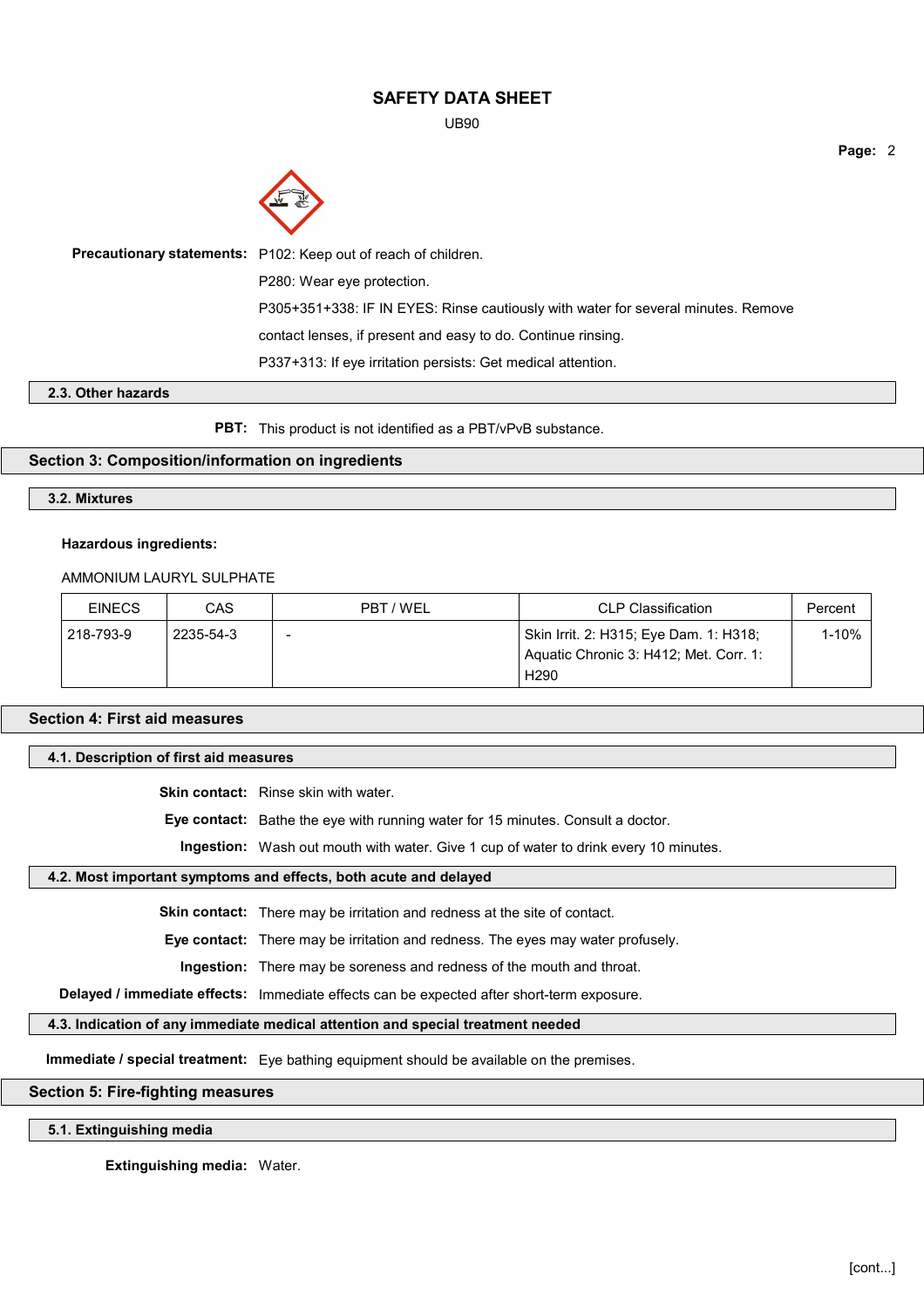UB90

**Page:** 3

#### **5.2. Special hazards arising from the substance or mixture**

**Exposure hazards:** In combustion emits toxic fumes of carbon dioxide / carbon monoxide.

# **5.3. Advice for fire-fighters**

**Advice for fire-fighters:** Wear self-contained breathing apparatus. Wear protective clothing to prevent contact with

skin and eyes.

## **Section 6: Accidental release measures**

#### **6.1. Personal precautions, protective equipment and emergency procedures**

**Personal precautions:** Refer to section 8 of SDS for personal protection details. Turn leaking containers leak-side up

to prevent the escape of liquid.

## **6.2. Environmental precautions**

**Environmental precautions:** Do not discharge into drains or rivers.

# **6.3. Methods and material for containment and cleaning up**

**Clean-up procedures:** Transfer to a suitable container.

# **6.4. Reference to other sections**

**Reference to other sections:** Refer to section 8 of SDS.

## **Section 7: Handling and storage**

**7.1. Precautions for safe handling**

### **7.2. Conditions for safe storage, including any incompatibilities**

**Storage conditions:** Keep container tightly closed.

**Suitable packaging:** Polyethylene. Stainless steel.

**7.3. Specific end use(s)**

**Specific end use(s):** No data available.

### **Section 8: Exposure controls/personal protection**

**8.1. Control parameters**

**Workplace exposure limits:** No data available.

**DNEL/PNEC Values**

**DNEL / PNEC** No data available.

**8.2. Exposure controls**

**Eye protection:** Safety glasses. Ensure eye bath is to hand.

### **Section 9: Physical and chemical properties**

**9.1. Information on basic physical and chemical properties**

**State:** Liquid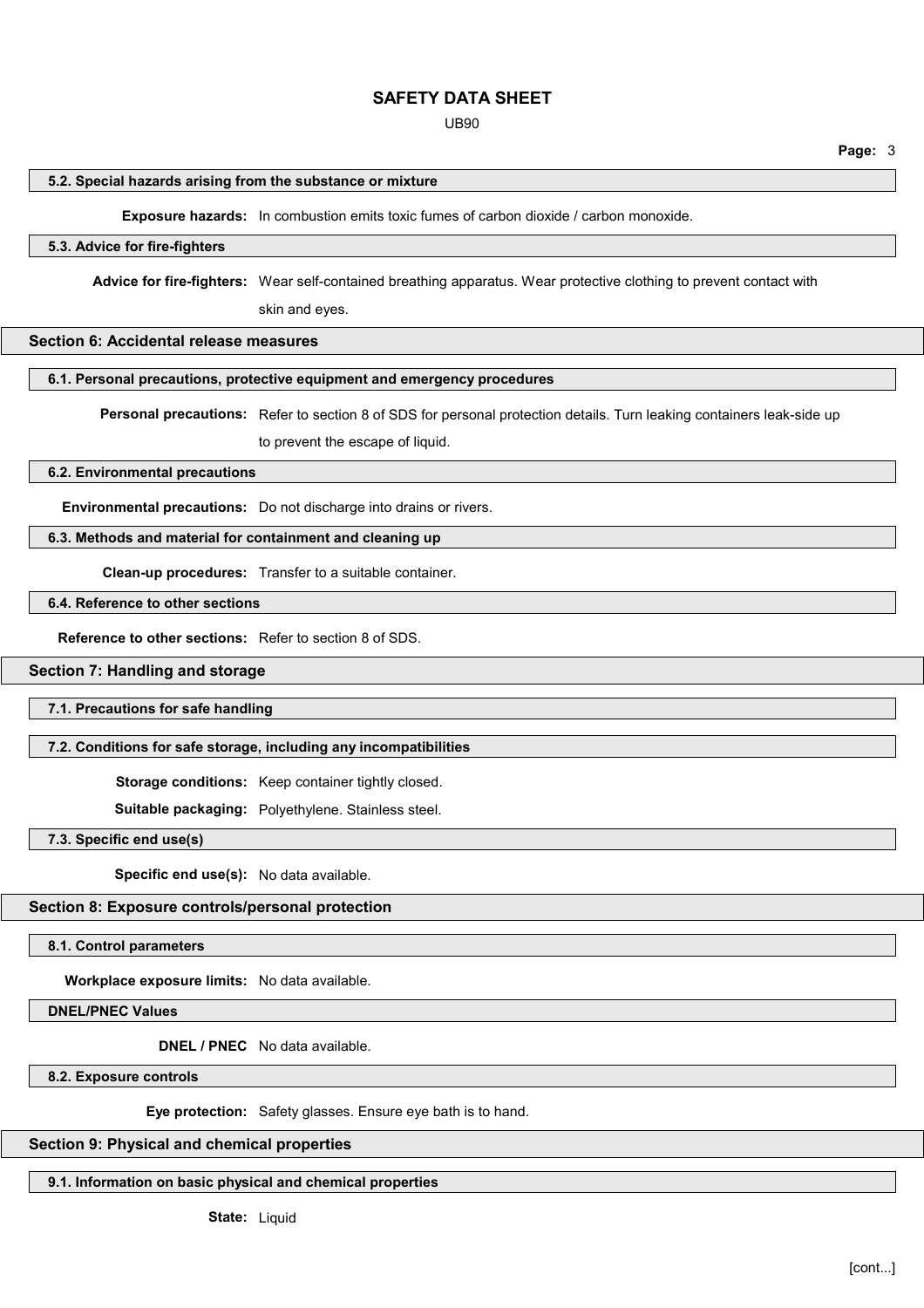UB90

|                                                      | <b>Colour: Colourless</b>                        |                                              |                               |
|------------------------------------------------------|--------------------------------------------------|----------------------------------------------|-------------------------------|
|                                                      | <b>Odour:</b> Characteristic odour               |                                              |                               |
| <b>Evaporation rate: Moderate</b>                    |                                                  |                                              |                               |
|                                                      | <b>Oxidising:</b> Non-oxidising (by EC criteria) |                                              |                               |
| <b>Solubility in water: Soluble</b>                  |                                                  |                                              |                               |
|                                                      | <b>Viscosity: Non-viscous</b>                    |                                              |                               |
| Boiling point/range°C: 98                            |                                                  | Melting point/range°C: 0                     |                               |
| <b>Flammability limits %: lower:</b> Not applicable. |                                                  |                                              | <b>upper:</b> Not applicable. |
| <b>Flash point<sup>°</sup>C:</b> Not applicable.     |                                                  | Part.coeff. n-octanol/water: Not applicable. |                               |
| Autoflammability°C: Not applicable.                  |                                                  | Vapour pressure: Not applicable.             |                               |
| <b>Relative density:</b> $1.0 - 1.05$                |                                                  | pH: 7                                        |                               |
|                                                      | <b>VOC g/l:</b> Not applicable.                  |                                              |                               |

**9.2. Other information**

**Other information:** No data available.

# **Section 10: Stability and reactivity**

**10.1. Reactivity**

**Reactivity:** Stable under recommended transport or storage conditions.

**10.2. Chemical stability**

**Chemical stability:** Stable under normal conditions.

## **10.3. Possibility of hazardous reactions**

**Hazardous reactions:** Hazardous reactions will not occur under normal transport or storage conditions.

**10.4. Conditions to avoid**

**10.5. Incompatible materials**

### **10.6. Hazardous decomposition products**

**Haz. decomp. products:** In combustion emits toxic fumes of carbon dioxide / carbon monoxide.

## **Section 11: Toxicological information**

**11.1. Information on toxicological effects**

#### **Relevant hazards for substance:**

|                                     | ⊟יוורי      | הוכוס<br>.       |
|-------------------------------------|-------------|------------------|
| damage/irritation<br>Serious<br>eve | $OP^{\tau}$ | calculated<br>aн |

**Symptoms / routes of exposure**

**Skin contact:** There may be irritation and redness at the site of contact.

**Eye contact:** There may be irritation and redness. The eyes may water profusely.

**Ingestion:** There may be soreness and redness of the mouth and throat.

**Page:** 4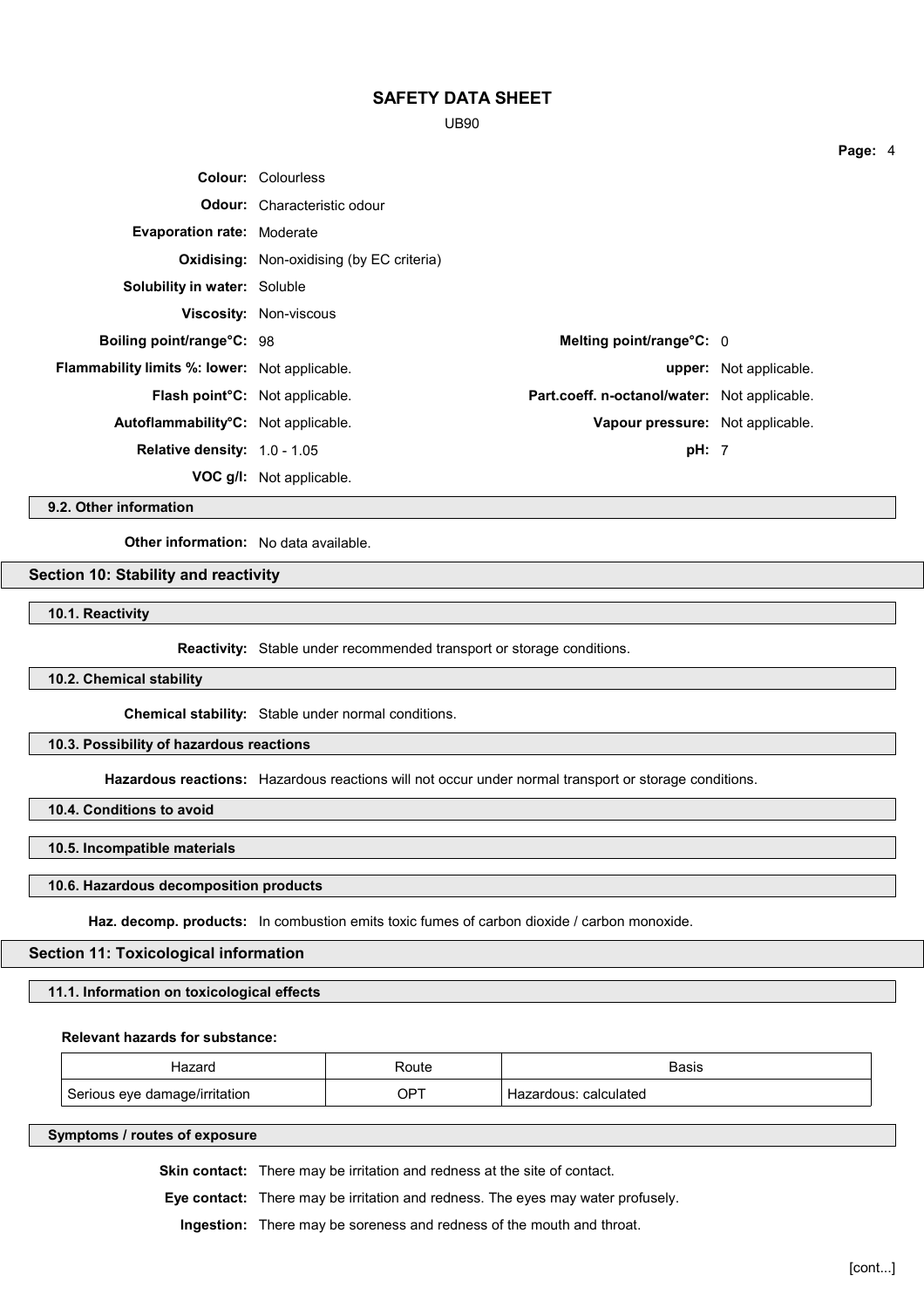UB90

**Page:** 5

**Delayed / immediate effects:** Immediate effects can be expected after short-term exposure.

### **Section 12: Ecological information**

**12.1. Toxicity**

**Ecotoxicity values:** No data available.

## **12.2. Persistence and degradability**

**Persistence and degradability:** Biodegradable. The surfactants contained in this preperation comply with the biodegradability

criteria as laid down in regulation (EC) No.648/2004 on detergents.

**12.3. Bioaccumulative potential**

**Bioaccumulative potential:** No bioaccumulation potential.

**12.4. Mobility in soil**

**Mobility:** Soluble in water.

# **12.5. Results of PBT and vPvB assessment**

**PBT identification:** This product is not identified as a PBT/vPvB substance.

# **12.6. Other adverse effects**

**Other adverse effects:** Negligible ecotoxicity.

# **Section 13: Disposal considerations**

### **13.1. Waste treatment methods**

**Disposal of packaging:** Dispose of as normal industrial waste.

**NB:** The user's attention is drawn to the possible existence of regional or national regulations

regarding disposal.

### **Section 14: Transport information**

**Transport class:** This product does not require a classification for transport.

#### **Section 15: Regulatory information**

**15.1. Safety, health and environmental regulations/legislation specific for the substance or mixture**

#### **15.2. Chemical Safety Assessment**

**Chemical safety assessment:** A chemical safety assessment has not been carried out for the substance or the mixture by

the supplier.

## **Section 16: Other information**

#### **Other information**

| <b>Other information:</b> This safety data sheet is prepared in accordance with Commission Regulation (EU) No |  |
|---------------------------------------------------------------------------------------------------------------|--|
| 453/2010.                                                                                                     |  |
| Phrases used in s.2 and s.3: H290: May be corrosive to metals.                                                |  |
| H315: Causes skin irritation.                                                                                 |  |